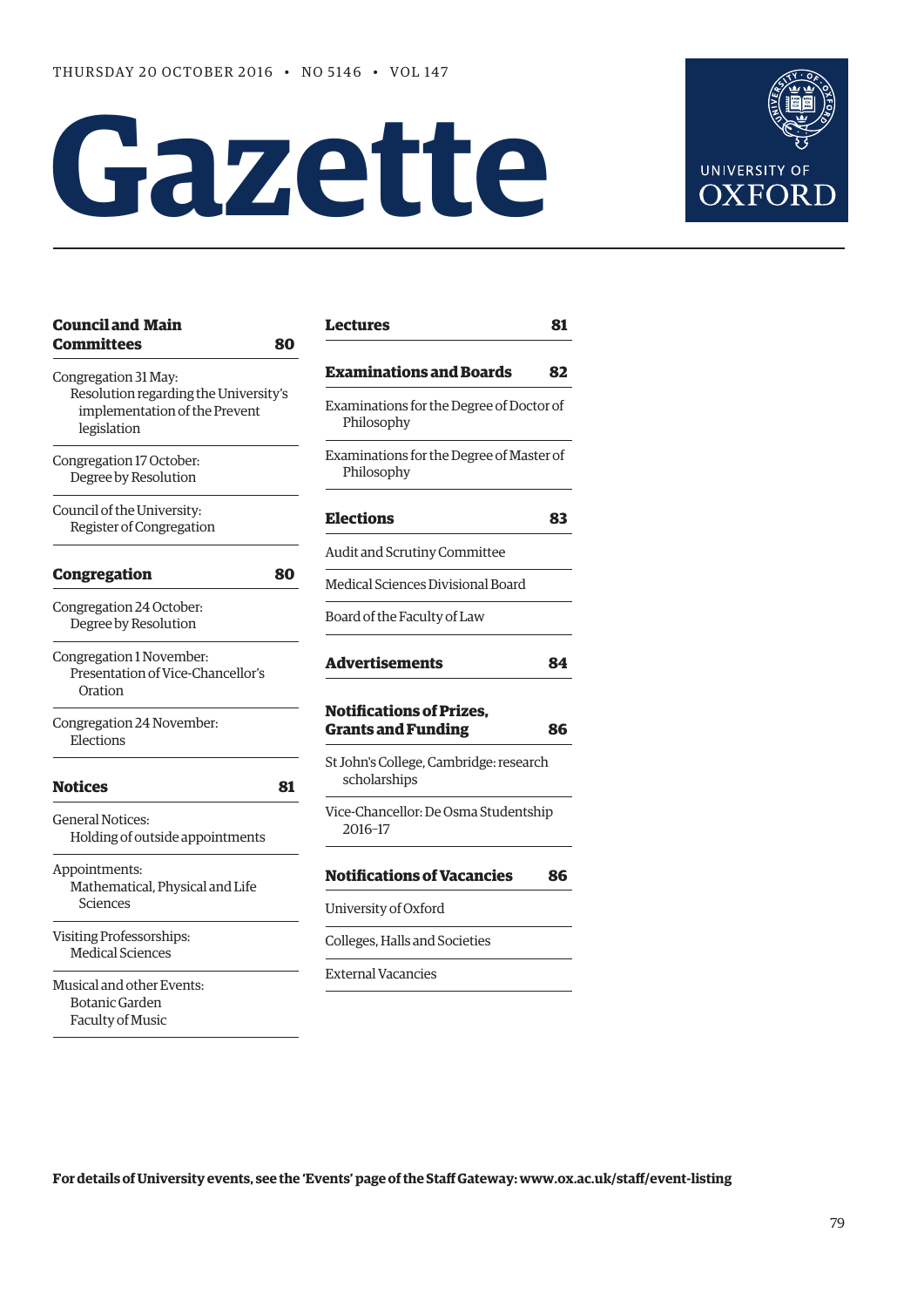## <span id="page-1-0"></span>Council and Main Committees

#### **Congregation** 31 May

**Resolution regarding the University's implementation of the Prevent legislation**

Following the approval of the resolution on 31 May (see *Gazette* [No 5136, 9 June 2016,](http://www.ox.ac.uk/gazette/2015-2016/9june2016-no5136/councilandmaincommittees/#prevent) p613), the University's Prevent Steering Group, afforced by elected members of Congregation, has been working on a draft training plan for the consideration of Congregation. The draft, which is still under discussion by the Steering Group, will be published as soon as possible on the University's Prevent website ([www.](http://www.ox.ac.uk/staff/working_at_oxford/policies_procedures/prevent-duty) [ox.ac.uk/staff/working\\_at\\_oxford/policies\\_](http://www.ox.ac.uk/staff/working_at_oxford/policies_procedures/prevent-duty) [procedures/prevent-duty\) fo](http://www.ox.ac.uk/staff/working_at_oxford/policies_procedures/prevent-duty)r comment and feedback from members of Congregation.

#### **Congregation** 17 October

#### **Degree by Resolution**

*This content has been removed as it contains personal information protected under the Data Protection Act.*

#### **Council of the University**

#### **Register of Congregation**

The Vice-Chancellor reports that the following names have been added to the Register of Congregation:

Allsopp, N, Oriel Ballester, M A, Faculty of Social Studies Gomersall, S L, Faculty of Biochemistry Kugle, K B J, Wadham McBride, I R, Hertford Rowland, M J, University College Rumfitt, I P, All Souls Schafer-Nameki, S, Wadham Simonova, N, Faculty of English Language and Literature Southcombe, G, Wadham

Congregation

#### **Degree by Resolution**

*This content has been removed as it contains personal information protected under the Data Protection Act.*

#### **Congregation** 1 November 2pm

¶ Members of Congregation are reminded that any two members may, not later than **noon on 24 October**, give notice in writing to the Registrar that they wish to speak or intend to ask a question concerning the Vice-Chancellor's Oration (see the note on the conduct of business in Congregation below). If such notice has not been given, and unless Council has declared otherwise or the meeting has been adjourned, the Oration shall be presented and the meeting may be cancelled.

#### **Presentation of Vice-Chancellor's Oration**

The Oration delivered by the Vice-Chancellor on 4 October will be presented and may be discussed.

[The Oration was published as Supplement \(1\)](http://www.ox.ac.uk/media/global/wwwoxacuk/localsites/gazette/documents/supplements2016-17/Vice-Chancellor)  to *Gazette* No 5144.

#### **Congregation** 24 November

#### **Elections**

Audit and Scrutiny Committee Medical Sciences Divisional Board Board of the Faculty of Law

Details are in 'Elections' section below.

#### **Note on procedures in Congregation**

¶ Business in Congregation is conducted in accordance with Congregation Regulations 2 of 2002 [\(www.admin.ox.ac.uk/statutes/](http://www.admin.ox.ac.uk/statutes/regulations/529-122.shtml) [regulations/529-122.shtml\). A p](http://www.admin.ox.ac.uk/statutes/regulations/529-122.shtml)rintout of these regulations, or of any statute or other regulations, is available from the Council Secretariat on request. A member of Congregation seeking advice on questions relating to its procedures, other than elections, should contact Mrs F Burchett at the University Offices, Wellington Square (telephone: (2)80199; email: felicity. [burchett@admin.ox.ac.uk\); questions](mailto:felicity.burchett@admin.ox.ac.uk)  relating to elections should be directed to the Elections Officer, Ms S L S Mulvihill [\(telephone: \(2\)80463; email: elections.](mailto:elections.office@admin.ox.ac.uk) office@admin.ox.ac.uk).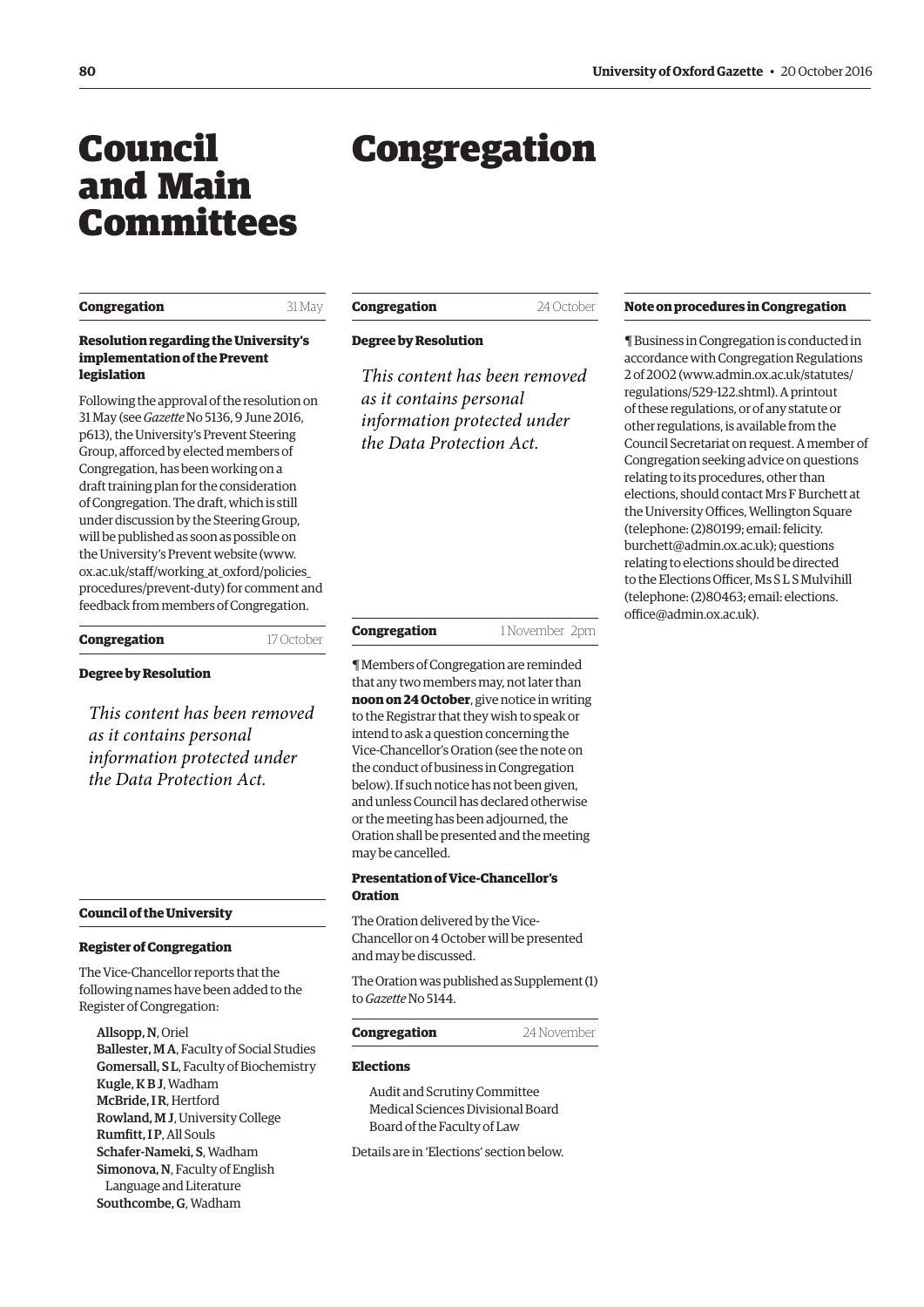## <span id="page-2-0"></span>Notices

## Lectures

#### **General Notices**

#### **Holding of outside appointments**

All staff are reminded of the guidelines for holding outside appointments and the conduct of outside work, which are published on the Personnel Services website at www.admin.ox.ac. uk/personnel/staffinfo/academic/ [approvaltoholdoutsideappointments.](www.admin.ox.ac.uk/personnel/staffinfo/academic/approvaltoholdoutsideappointments)

#### **Appointments**

#### **Mathematical, Physical and Life Sciences**

Dr Patrick Farrell, PhD Imp, has been appointed to the Associate Professorship of Numerical Analysis and Scientific Computing, Mathematical Institute, in association with a tutorial fellowship at Oriel, from 1 October 2016 until 30 September 2021.

Dr Ben Williams, DPhil Oxf, has been appointed to the Associate Professorship of Optical Diagnostics for Thermofluids, Department of Engineering Science, in association with a tutorial fellowship at Jesus, from 1 January 2017 until 31 December 2021.

#### **Visiting Professorships**

#### **Medical Sciences**

The Medical Sciences Board has conferred the title of Visiting Professor of Sustainable Medical Innovation on R W Barker, MA, DPhil, for a period of 3 years from 30 September 2016.

The Medical Sciences Board has conferred the title of Visiting Professor of Clinical Neurology on P M Matthews, BA DPhil Oxf, MD Stanford School of Medicine, for a further period of 5 years from 10 October 2016.

The Medical Sciences Board has conferred the title of Visiting Professor of Tropical Medicine on C H Sibley, BA, MA, MS, PhD, for a further period of 5 years from 1 November 2016.

#### **Musical and other Events**

#### **Botanic Garden**

*11am–4pm, 23 Oct, Harcourt Arboretum*: Apple Day and Autumn Fair. A fun day out for all the family with stalls, stories, crafts and more. Author and apple expert Dr Barrie Juniper will be bringing apples from his Wytham orchard for tasting. Tickets: £5 (£3.50 concessions; free to Oxford University and Oxford Brookes staff). More information: 01865 343501

*11am–1pm, 26 Oct, Botanic Garden*: Wonderful Wildlife: find out about invertebrates, explore an autumn trail and take part in wildlife-inspired arts and crafts. All ages. Drop in. Tickets: £5 (concessions £3.50; children free with family member). More information: [www.botanic-garden.ox.ac.uk](http://www.botanic-garden.ox.ac.uk)

#### **Faculty of Music**

The following events will take place at the Holywell Music Room, unless otherise [noted. More information: www.music.ox.ac.](www.music.ox.ac.uk) uk.

*6pm, 5 Nov*: Trio Khimaira perform as part of the Balzan Musicology Workshop, focusing on eastern Mediterranean music. Tickets: [www.ticketsoxford.com](http://www.ticketsoxford.com)

*7pm, 13 Nov*: Improviso, directed by Fatima Lahham: an evening of music around European composers, instrument makers and performers in 18th-century London. Corelli, Sammartini, Handel, Telemann

*7.30pm, 20 Nov*: The Villiers Quartet: Purcell, Nielsen, Sibelius, Robert Saxton

*1pm, 23 Nov*: The Villiers Quartet: Sibelius, Tchaikovsky, Kui Dong

*7.30pm, 29 Nov*: The Prince Regent's Band will give a concert at the Bate Collection of Musical Instruments to celebrate the Distin family and explore 19th-century music for brass instruments

#### **Humanities**

#### **Faculty of Music**

#### RESEARCH COLLOQUIA

The following seminars will be given at 5.15pm in the Denis Arnold Hall, Faculty of Music. Conveners: Emily Tan, William Drummond

#### Julian Horton, Durham

*25 Oct*: 'The finale of Bruckner's 7th Symphony and the problem of the reversed recapitulation'

Urmila Birdikar, Shiv Nadar *1 Nov*: 'Gender and performance'

#### Helen Deeming, RHUL

*8 Nov*: 'The lives and afterlives of a medieval song manuscript'

#### Sebastian Wedler

*15 Nov*: 'Anton Webern's tonally moving moods'

Derek B Scott, Leeds *22 Nov*: 'Cosmopolitan musicology'

#### Cayenna Ponchione

*29 Nov*: 'Who's the boss?: Tracking influence and action in the authorship in orchestral performance'

#### SEMINARS IN MEDIEVAL AND RENAISSANCE MUSIC

The following seminars will be given at 5pm in the Wharton Room, All Souls. Convener: Margaret Bent

#### Margaret Bent

*20 Oct*: 'Motets in England in and around the Old Hall manuscript'

Pedro Memelsdorff, Utrecht, Fondazione Giorgio Cini

*27 Oct*: '*En remirant oy chanter*: intermediality in late-medieval song'

#### Bonnie Blackburn

*10 Nov*: 'A 15th-century rock star: Pietrobono dal Chitarino and his repertory'

#### Felix Diergarten, HfM, Freiburg

*17 Nov*: '*Je ne fais toujours que penser*: analysing Binchois' songs'

David Catalunya, Würzburg *1 Dec*: 'Polyphonic music and royal liturgy in 13th-century Castile'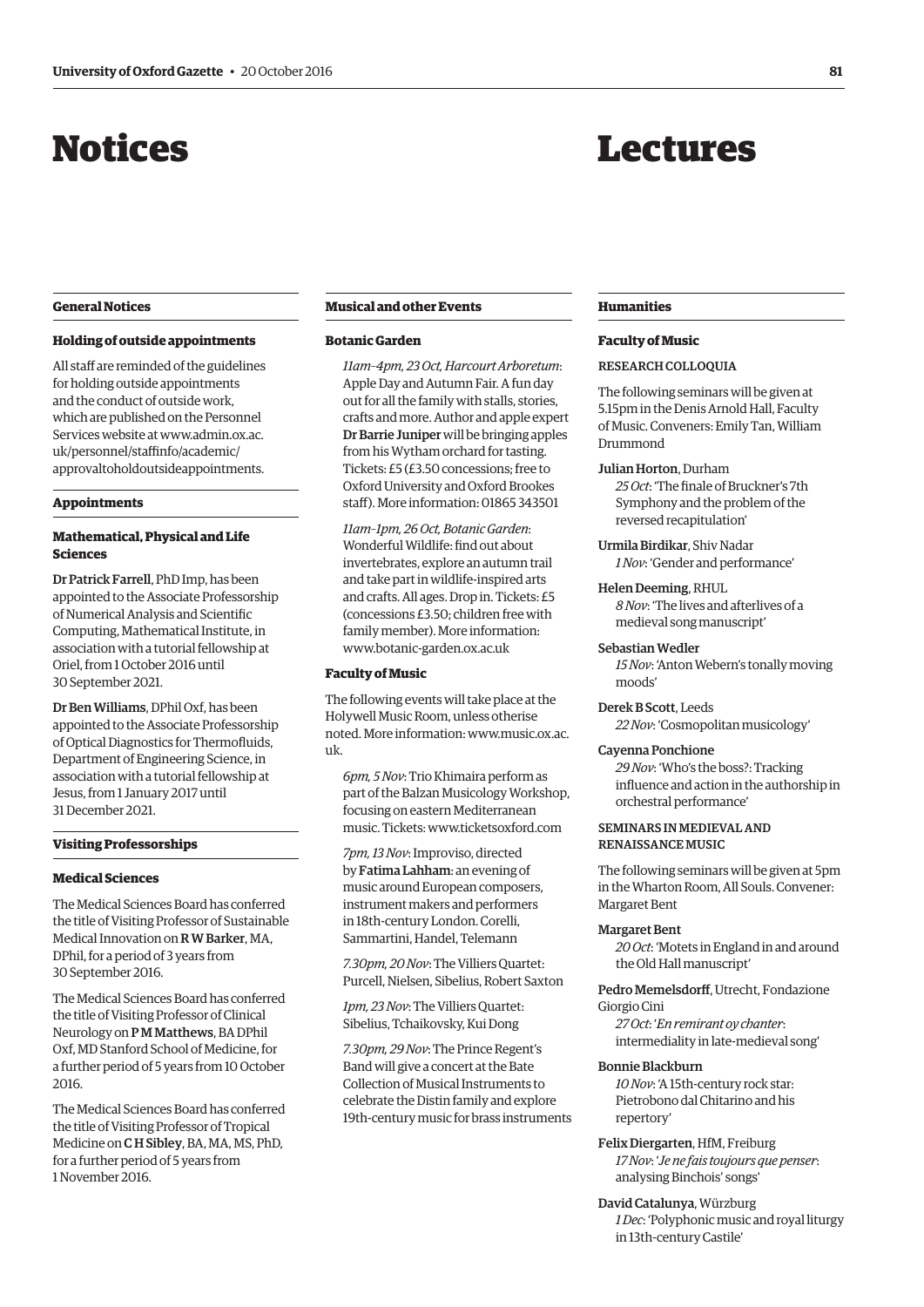### <span id="page-3-0"></span>SEMINARS IN ETHNOMUSICOLOGY AND SOUND STUDIES

Timothy Taylor, UCLA, will lecture at 5pm on 24 October in St John's Barn (Kendrew Quad). Convener: Jason Stanyek

*Subject*: 'Taking the gift out and putting it back in: from cultural goods to commodities'

#### BALZAN MUSICOLOGY WORKSHOP

A workshop/conference will take place on 4 and 5 November at the Faculty of Music. Free, but registration helpful. More [information: marie-alice.frappat@music.](mailto:marie-alice.frappat@music.ox.ac.uk) ox.ac.uk.

*Subject*: 'Bridging musical cultures? The eastern Mediterranean and western Asian regions in the history of music'

#### **Mathematical, Physical and Life Sciences**

#### **Department of Earth Sciences**

#### DEPARTMENTAL SEMINARS

The following seminar speakers and titles have now been confirmed and will take place at noon in the Lecture Theatre, Department of Earth Sciences.

#### Dr Neil Bowles

*4 Nov*: 'Space instrumentation in Oxford physics: to the moon, Mars and beyond then back again'

Dr Stephen Laubach, Texas

*2 Dec*: 'Reconstructing fracture opening histories and timing using structural diagenesis'

#### **Medical Sciences**

#### **Developmental Biology**

#### ANNUAL OXFORD DEVELOPMENTAL BIOLOGY SYMPOSIUM

A symposium will take place on 8 December at the Medical Sciences Teaching Centre, South Parks Road. Registration required by 23 November. More information and to register: [linda.roberts@imm.ox.ac.uk.](mailto:linda.roberts@imm.ox.ac.uk)

#### **Centre for Neural Circuits and Behaviour**

Professor Bert Sakmann, Max Planck Institute of Neurobiology, will give a seminar at noon on 17 November at the Oxford Martin School, Broad Street. More information: [www.cncb.ox.ac.uk or](http://www.cncb.ox.ac.uk) fiona. [woods@cncb.ox.ac.uk.](mailto:fiona.woods@cncb.ox.ac.uk)

*Subject*: 'From single cells and columns to cortical networks: coincidence detection and synaptic transmission'

#### **Department of Psychiatry**

Dr Amrit Ray, CMO of pharmaceuticals, Johnson & Johnson, and Professor Arthur Caplan, NYU, will deliver a lecture hosted by the Oxford Academic Health Science Centre at 4.30pm on 1 December in the Richard Doll Lecture Theatre, Old Road Campus. More information and to register: [https://](https://compassionate-use.eventbrite.co.uk) [compassionate-use.eventbrite.co.uk.](https://compassionate-use.eventbrite.co.uk)

*Subject*: 'Compassionate use access to investigational medicines: a pioneering industry–academia partnership model'

#### **Social Sciences**

#### **Centre for the Study of Social Justice**

Professor Lisa Monchalin, Kwantlen Polytechnic, will give a seminar at 5pm on 25 October in Lecture Room 23, Balliol. More information[: daniel.butt@politics.](mailto:daniel.butt@politics.ox.ac.uk) ox.ac.uk.

*Subject*: 'The colonial problem: an indigenous perspective on crime and injustice in Canada'

#### **Institutes, Centres and Museums**

#### **Voltaire Foundation – Besterman Centre for the Enlightenment**

#### ANNUAL BESTERMAN LECTURE

Professor Ritchie Robertson will deliver the 2016 Besterman Lecture at 5.15pm on 17 November at Wolfson College Auditorium. More information and to register: [email@voltaire.ox.ac.uk.](mailto:email@voltaire.ox.ac.uk) *Subject*: 'Writing the Enlightenment: reflections on work in progress'

#### **Colleges, Halls and Societies**

#### **Balliol**

#### OLIVER SMITHIES LECTURES

Professor Jenny Davidson, MIT, will deliver the Oliver Smithies Lectures at 5.15pm on the following dates in the Old Common Room. More information: [www.](http://www.balliol.ox.ac.uk/news/2016/october/oliver-smithies-lectures-michaelmas-term-2016) [balliol.ox.ac.uk/news/2016/october/oliver](http://www.balliol.ox.ac.uk/news/2016/october/oliver-smithies-lectures-michaelmas-term-2016)smithies-[lectures-michaelmas-term-2016.](http://www.balliol.ox.ac.uk/news/2016/october/oliver-smithies-lectures-michaelmas-term-2016) *28 Nov*: 'Writing habits'

*1 Dec*: 'Self-annotation'

#### **Harris Manchester**

#### BOOK LAUNCH

 A launch event will be held at 5pm on 31 October in the Warrington Room for *The Nuremberg Enigma* by Yves Bonavero. Refreshments on arrival. Registration [required by 24 October: helen.passey@hmc.](mailto:helen.passey@hmc.ox.ac.uk) ox.ac.uk or 01865 618082.

## Examinations and Boards

#### **Examinations for the Degree of Doctor of Philosophy**

*This content has been removed as it contains personal information protected under the Data Protection Act.*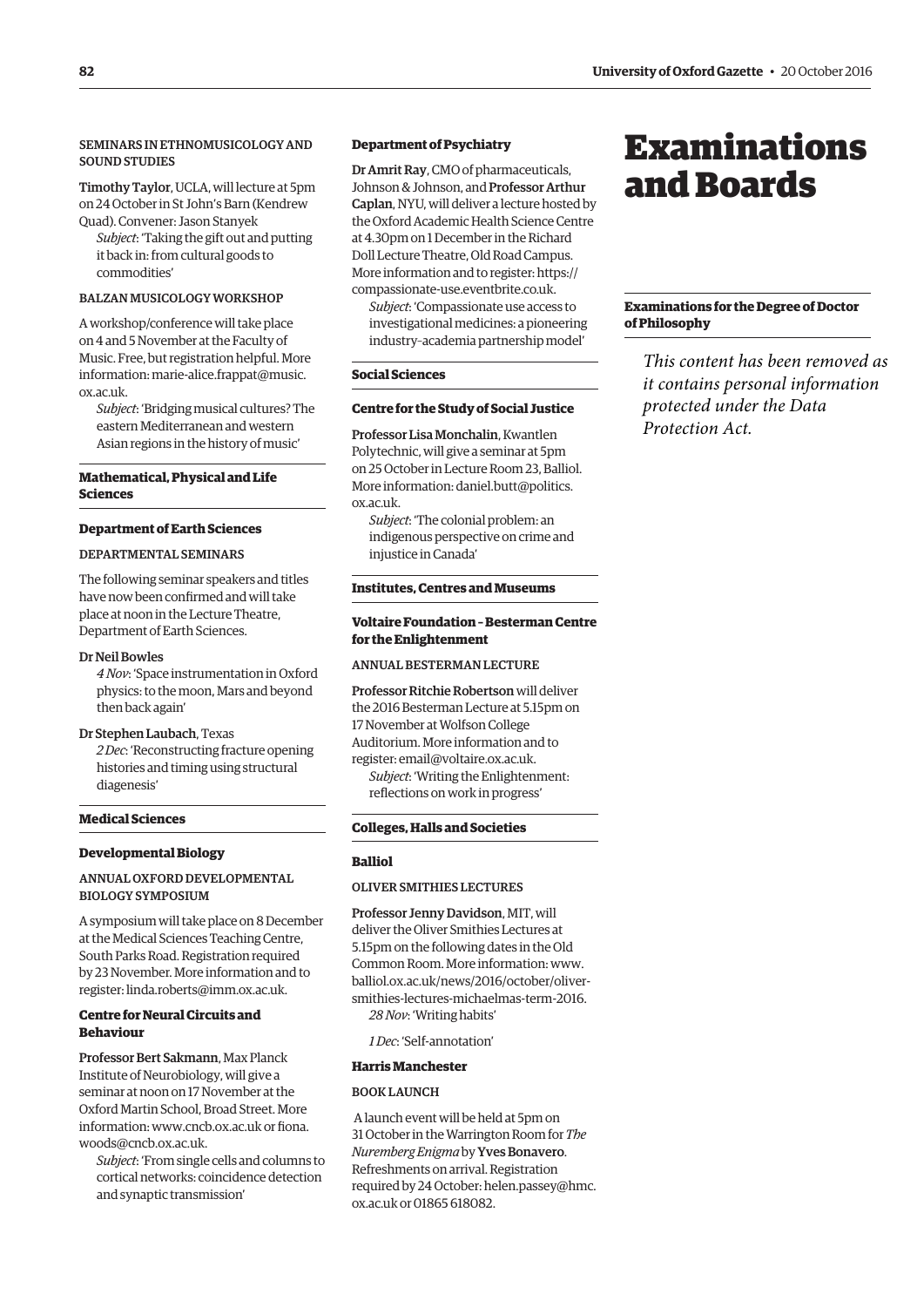## Elections

| <b>Elections</b> | 24 November |
|------------------|-------------|
|                  |             |

Nominations for the elections below will close at **4pm on 27 October**.

#### **Audit and Scrutiny Committee**

One member of Congregation elected by Congregation from among members of the faculties in the Divisions of Mathematical, Physical and Life Sciences and of Medical Sciences who shall not serve on Council or on any committee which in the view of Council has mainline executive authority within the University, or hold any office in the University or any college which involves executive authority

*Current/Retiring Member To hold office until* 

Professor Jim Davies, Kellogg HT 2021

One member of Congregation elected by Congregation from among members of the faculties in the Divisions of Humanities and Social Sciences who shall not serve on Council or on any committee which in the view of Council has mainline executive authority within the University, or hold any office in the University or any college which involves executive authority

*Current/Retiring Member To hold office until* 

Professor Sarah Whatmore, Keble HT 2021

For further information, please contact the Secretary ([sally.vine@admin.ox.ac.uk\).](mailto:sally.vine@admin.ox.ac.uk)

#### **Medical Sciences Divisional Board**

One person from the Department of Biochemistry and the Nuffield Department of Clinical Medicine who is also a member of the Faculty of Biochemistry, the Faculty of Clinical Medicine, the Faculty of Physiological Sciences or the Faculty of Psychological Studies, elected by the members of the Faculty of Biochemistry, the Faculty of Clinical Medicine, the Faculty of Physiological Sciences and the Faculty of Psychological Studies

*Current/Retiring Member To hold* 

*office until* 

Professor Peter Ratcliffe, MT 2017 Magdalen, Faculty of Clinical Medicine

<span id="page-4-0"></span>*This content has been removed as it contains personal information protected under the Data Protection Act.*

#### **Examinations for the Degree of Master of Philosophy**

*This content has been removed as it contains personal information protected under the Data Protection Act.*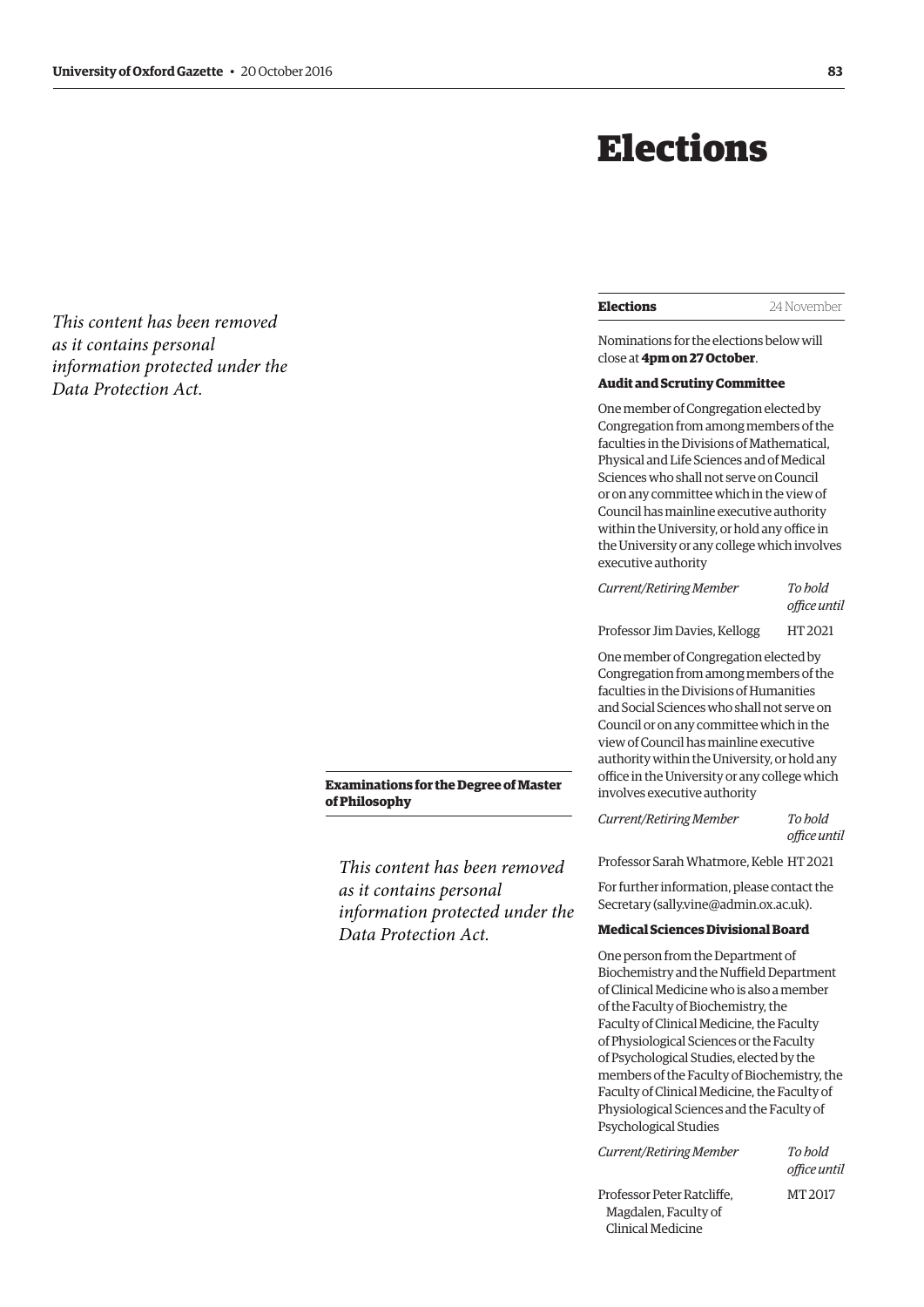## Advertisements

<span id="page-5-0"></span>One person from the Department of Physiology, Anatomy and Genetics and the Radcliffe Department of Medicine who is also a member of the Faculty of Biochemistry, the Faculty of Clinical Medicine, the Faculty of Physiological Sciences or the Faculty of Psychological Studies, elected by the members of the Faculty of Biochemistry, the Faculty of Clinical Medicine, the Faculty of Physiological Sciences and the Faculty of Psychological Studies

| Current/Retiring Member                                                            | To hold<br>office until |
|------------------------------------------------------------------------------------|-------------------------|
| Professor Peter A Robbins.<br>Queen's, Faculty of<br><b>Physiological Sciences</b> | MT 2017                 |

One person from the Nuffield Department of Clinical Neurosciences, the Department of Experimental Psychology, the Department of Pharmacology and the Department of Psychiatry who is also a member of the Faculty of Biochemistry, the Faculty of Clinical Medicine, the Faculty of Physiological Sciences or the Faculty of Psychological Studies, elected by the members of the Faculty of Biochemistry, the Faculty of Clinical Medicine, the Faculty of Physiological Sciences and the Faculty of Psychological Studies

| Current/Retiring Member                                                                                        | To hold<br>office until |
|----------------------------------------------------------------------------------------------------------------|-------------------------|
| Professor Christopher Kennard,<br>Brasenose. Faculties of<br>Psychological Studies and of<br>Clinical Medicine | MT 2017                 |

For further information, please contact the Secretary [\(david.bryan@admin.ox.ac.uk\).](mailto:david.bryan@admin.ox.ac.uk)

#### **Board of the Faculty of Law**

One Official Member elected by all members of the faculty and from the persons qualified to be Official Members as per Regulation 10 of Council Regulations 19 of 2002

| Current/Retiring Member         | To hold      |
|---------------------------------|--------------|
|                                 | office until |
| Professor Paul Craig, St John's | MT 2017      |

For further information, please contact the Secretary [\(charlotte.vinnicombe@law.ox.ac.](mailto:charlotte.vinnicombe@law.ox.ac.uk) [uk\).](mailto:charlotte.vinnicombe@law.ox.ac.uk)

#### **Notes:**

Nominations in writing for the elections on 24 November, by four members of Congregation other than the candidate, will be received by the Elections Office, University Offices, Wellington Square, up to **4pm on Thursday, 27 October**.

At least one nomination in respect of each candidate must be made on an official [nomination form \(available at www.admin.](www.admin.ox.ac.uk/elections/forms/index.shtml) ox.ac.uk/elections/ forms/index.shtml).

All candidates are asked to note the general requirements which apply to all committee members, as set out in Council Regulations 14 of 2002 (General Regulations of Council for Committees) [\(www.admin.ox.ac.uk/](http://www.admin.ox.ac.uk/statutes/regulations/519-122.shtml) [statutes/regulations/519-122.shtml\). Cu](http://www.admin.ox.ac.uk/statutes/regulations/519-122.shtml)rrent members seeking re-election are also asked to check for specific restrictions on consecutive service.

Candidates are invited to include with their nomination forms a written statement of no more than 250 words, setting out reasons for standing and qualifications for the office being sought. In the event of a contested election, these statements will be available online at [www.admin.ox.ac.uk/elections an](http://www.admin.ox.ac.uk/elections)d published in the *Gazette* dated 10 November. Voters may wish to wait until they have read these notes before returning their ballot papers.

Ballot papers will be sent out to members of Congregation as soon as possible after the closing date for nominations. Completed ballot papers must be received by the Elections Office not later than **4pm on 24 November**.

For further information, please contact the Elections Office ([shirley.mulvihill@admin.](mailto:shirley.mulvihill@admin.ox.ac.uk) [ox.ac.uk\).](mailto:shirley.mulvihill@admin.ox.ac.uk)

#### **Advertising enquiries**

*Email*: [gazette.ads@admin.ox.ac.uk](mailto:gazette.ads@admin.ox.ac.uk) *Telephone*: 01865 (2)80548 *Web*[: www.ox.ac.uk/gazette/](www.ox.ac.uk/gazette/classifiedadvertising) classifiedadvertising

#### **Miscellaneous**

#### **OxRSS**

**Oxford Research Staff Society** (OxRSS) is run by and for Oxford research staff. It provides researchers with social and professional networking opportunities, and a voice in University decisions that affect them. Membership is free and automatic for all research staff employed by the University of Oxford. For more information and to keep up to date, see: web: [www.oxrss.ox.ac.uk;](http://www.oxrss.ox.ac.uk)  Facebook: [http://fb.me/oxrss; Tw](http://fb.me/oxrss)itter: [@ResStaffOxford;](https://twitter.com/resstaffoxford) mailing list: researchstaff[subscribe@maillist.ox.ac.uk.](mailto:researchstaff-subscribe@maillist.ox.ac.uk)

#### **Stretching classes**

**Just Stretch classes** run on Mon lunchtimes at the University Club: a 45-min stretching session designed to promote and prolong a healthy lifestyle. Come along and have a good stretch from top to toe! Feel better! Improve your flexibility and posture. All ages and abilities welcome. Next 7-week course starts 31 Oct (£35). Contact [heidimercertherapy@](mailto:heidimercertherapy@hotmail.com) hotmail.com or 07776 206141 for more details or to book a place.

#### **Study day**

**Oxford Centre for Spiritual Growth** will hold a study day, 'The golden age of 18thcentury hymn writers', 10am–4pm on Sat, 12 Nov, at Corpus Christi, exploring the work of Isaac Watts, Charles Wesley and other great hymn writers. With contemporary music and spiritual reflection. Facilitators: Professor Valentine Cunningham and The Revd Georgie [Simpson. Details and registration: www.ocsg.](www.ocsg.uk.net) uk.net.

#### **Research participants sought**

**Do you have a history of type 2 diabetes and heart disease**? If you have type 2 diabetes that is not well controlled, and if you have a history of heart disease or stroke, you may be eligible to participate in a clinical research study investigating a medication for type 2 diabetes in people with heart disease. To find out more, contact Sue Beatty: tel 01865 857202 or email [cru@ocdem.ox.ac.uk.](mailto:cru@ocdem.ox.ac.uk)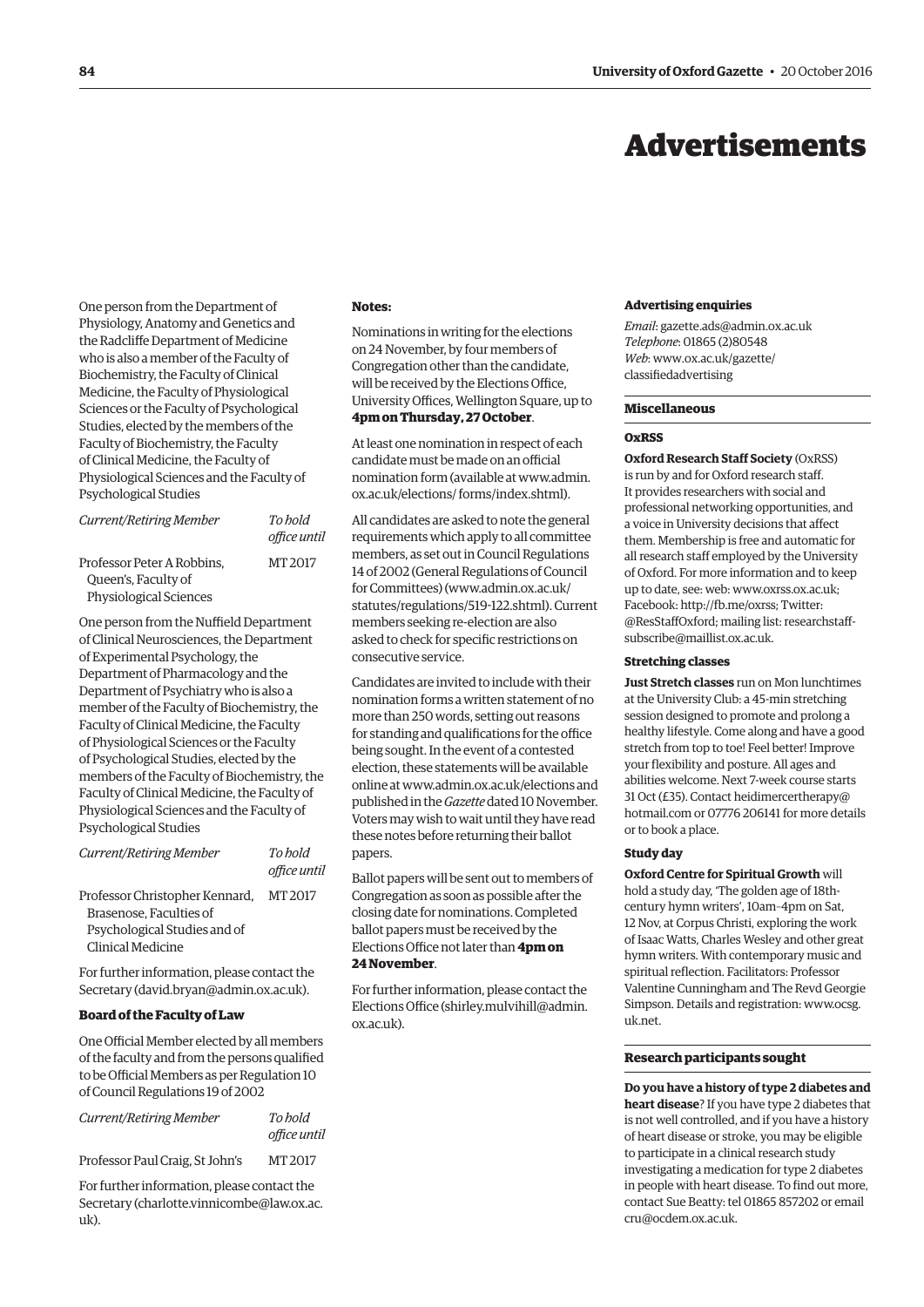**Investigating enteric fever**: study to test human response to *Salmonella* typhi and paratyphi run by the Oxford Vaccine Group. If you are aged 18 to 60 in good health you may be eligible to participate. We provide reimbursement for time, inconvenience and travel. Total study participation time: up to 15 months. Before you decide whether to take part, it is important to understand exactly what the study is about and what participation would involve. Further information: www.ovg. [ox.ac.uk/recruiting-studies; tel: 01865 857420;](www.ovg.ox.ac.uk/recruiting-studies)  email: [info@ovg.ox.ac.uk.](mailto:info@ovg.ox.ac.uk)

#### **Oxford University Newcomers' Club**

**The Oxford University Newcomers' Club** at the University Club, 11 Mansfield Rd, OX1 3SZ, welcomes the wives, husbands or partners of visiting scholars, of graduate students and of newly appointed academic members of the University. We offer help, advice, information and the opportunity to meet others socially. Informal coffee mornings are held in the club every Wednesday 10.30–12 (excluding the Christmas vacation). Newcomers with children (0–4) meet every Fri in term 10.15–11.45. We have a large programme of events including tours of colleges, museums and other places of interest. Other term-time activities include a book group, informal conversation group, garden group, antiques group, opportunity to explore Oxfordshire and an opportunities in Oxford group. Visit our website: [www.](http://www.newcomers.ox.ac.uk) [newcomers.ox.ac.uk.](http://www.newcomers.ox.ac.uk)

#### **Restoration and conservation of antique furniture**

**John Hulme** undertakes all aspects of restoration. 30 years' experience. Collection and delivery. For free advice, telephone or write to the Workshop, 11A High St, Chipping Norton, Oxon, OX7 5AD. Tel: 01608 641692.

#### **Sell your unwanted books**

**We buy academic and non-academic used books**. If you are moving office or home, leaving the University or just need more space, we can help. We are most interested in arts, history and social sciences and also buy classical or jazz CDs. Good prices paid for large or small collections and we collect from anywhere in the Oxford area. Please contact [Ross on 07720 288774 or bd@beadledavies.](mailto:bd@beadledavies.co.uk) co.uk.

#### **Services offered**

**Big or small, we ship it all**. Plus free pick up anywhere in Oxford. Also full printing services available (both online and serviced), 24-hour photocopying, private mailing addresses, fax bureau, mailing services and much more. Contact or visit Mail Boxes Etc, 266 Banbury Rd, Oxford. Tel: 01865 514655. Fax: 01865

514656. Email: [staff@mbesummertown.co.uk.](mailto:staff@mbesummertown.co.uk)  Also at 94 London Rd, Oxford. Tel: 01865 [741729. Fax: 01865 742431. Email: staff@](mailto:staff@mbeheadington.co.uk) mbeheadington.co.uk.

**Call Computer Assistance** for computer IT support in Oxford. Laptop repair, database repair and support, PHP, JavaScript and WordPress help. Call 01865 717088 or email [shop@computerassistance.uk.](mailto:shop@computerassistance.uk)

#### **Flats to let**

#### **Spacious apartment in central Paris**.

Fully equipped apartment for rent: living room, kitchen/dining room, 2 bedrooms, 1 small study, 1 big study (convertible into a bedroom). 97sqm. Centrally located (Paris 9). Within walking distance of shops, bakeries, cinema, department stores. 20m from metro stop, numerous buses. Across the road from primary school. The flat can sleep up to [5 people. Rent: £2,000 pm. Contact: leila.](mailto:leila.vignal@qeh.ox.ac.uk) vignal@qeh.ox.ac.uk.

#### **Accommodation offered**

**scottfraser** – market leaders for quality Oxfordshire property. Selling, letting, buying, renting, investing – we are here to help. Visit [www.scottfraser.co.uk fo](http://www.scottfraser.co.uk)r more information or call: Headington sales: 01865 759500; Summertown sales: 01865 553900; East Oxford sales: 01865 244666; Witney sales: 01993 705507; Headington lettings: 01865 761111; Summertown lettings: 01865 554577; East Oxford and student lettings: 01865 244666; Witney lettings: 01993 777909.

**Single rooms available** to let in delightful street in central north Oxford, within easy walking distance of the University, town centre, London buses and trains. Broadband, TV, towels, bed linen and cleaning provided. Breakfast included. Suitable for visiting academics and postdocs for short or medium stays. Minimum 4 nights. For further enquiries email: [elphickjericho@gmail.com or](mailto:elphickjericho@gmail.com) tel: 01865 516142.

#### **Self-catering apartments**

**Righton**, founded in 2001 as OxfordShortlets, is an independent letting agent offering properties for long-term let together with serviced apartments and shortlet accommodation in Oxford and the surrounding county. Righton properties are selected to be close to local amenities, transport links and businesses. We cater for professionals, groups or families visiting Oxford for holiday or business purposes. Tel: 01865 318594. Fax: 018[65 511010. Email: stay@](mailto:stay@rightongroup.co.uk) rightongroup.co.u[k. Web: rightonproperty.](www.rightonproperty.co.uk) co.uk.

**Visiting Oxford?** Studio, 1-, 2- and 3-bed properties conveniently located for various colleges and University departments. Available from 1 week to several months. Apartments are serviced, with linen provided and all bills included. Details, location maps and photos can be found on our website at [www.](http://www.shortletspace.co.uk) [shortletspace.co.uk. Co](http://www.shortletspace.co.uk)ntact us by email on [stay@shortletspace.co.uk or](mailto:stay@shortletspace.co.uk) call us on 01993 811711.

**Sunny north Oxford studio apartment** with parking available for short/medium-term lets, ideal for 1 person. Immaculate newly built with French doors opening on to south-facing garden. Wi-Fi/TV provided. Lounge/dining area, fully equipped kitchenette with fridge/ freezer/hob/microwave. Separate access with own hallway including washer/drier, beautiful bathroom with shower. Fresh linen regularly, £60 per night, bills included, minimum 3 nights. £25 surcharge for second person. Em[ail: enquiries@studioflatnorthoxford.](mailto:enquiries@studioflatnorthoxford.com) com. Tel: 0044 (0)7764 574700. Web: [www.](http://www.studioflatnorthoxford.com) [studioflatnorthoxford.com.](http://www.studioflatnorthoxford.com)

#### **Holiday lets**

**Midhurst**. Romantic, primitive, 2-bedroom gamekeeper's cottage up a muddy farm track in national park at the foot of the South Downs. Open fire, polished floor, simple kitchen; dishwasher, washing machine; broadband, no TV, large study. On own 190-acre organic farm – woods, valleys, river, bluebells, deer. Available weekends; discounts for junior academics. Pictures at [www.](http://www.wakehamfarm.com) [wakehamfarm.com or](http://www.wakehamfarm.com) [email haroldcarter@](mailto:haroldcarter@mac.com) mac.com.

**Cornwall**, cottage and restored chapel in quiet hamlet on South-west Coastal Footpath within 100m of the sea and minutes from Caerhays and Heligan. Each property sleeps 6. Comfortably furnished, c/h, wood burner and broadband. Ideal for reading, writing, painting, walking, bathing, bird watching. Beautiful beach perfect for bucket and spade family holidays. Short winter breaks available from £250. Tel: 01865 558503 or 07917 864113. Email: [gabriel.amherst@btconnect.com. Se](mailto:gabriel.amherst@btconnect.com)e: [www.cornwallcornwall.com.](http://www.cornwallcornwall.com)

#### **Choose from over 11,000 holiday villas**

and apartments in Spain with Clickstay. We make it easy for you to make the perfect choice with our verified renter reviews and a dedicated customer services team. You can choose from modern apartments in Mallorca to whitewashed traditional fincas in Tenerife from just £73 pw! Many of our rental properties have private pools, sea views and large gardens with BBQ facilities. See: [www.](http://www.clickstay.com/spain) [clickstay.com/spain.](http://www.clickstay.com/spain)